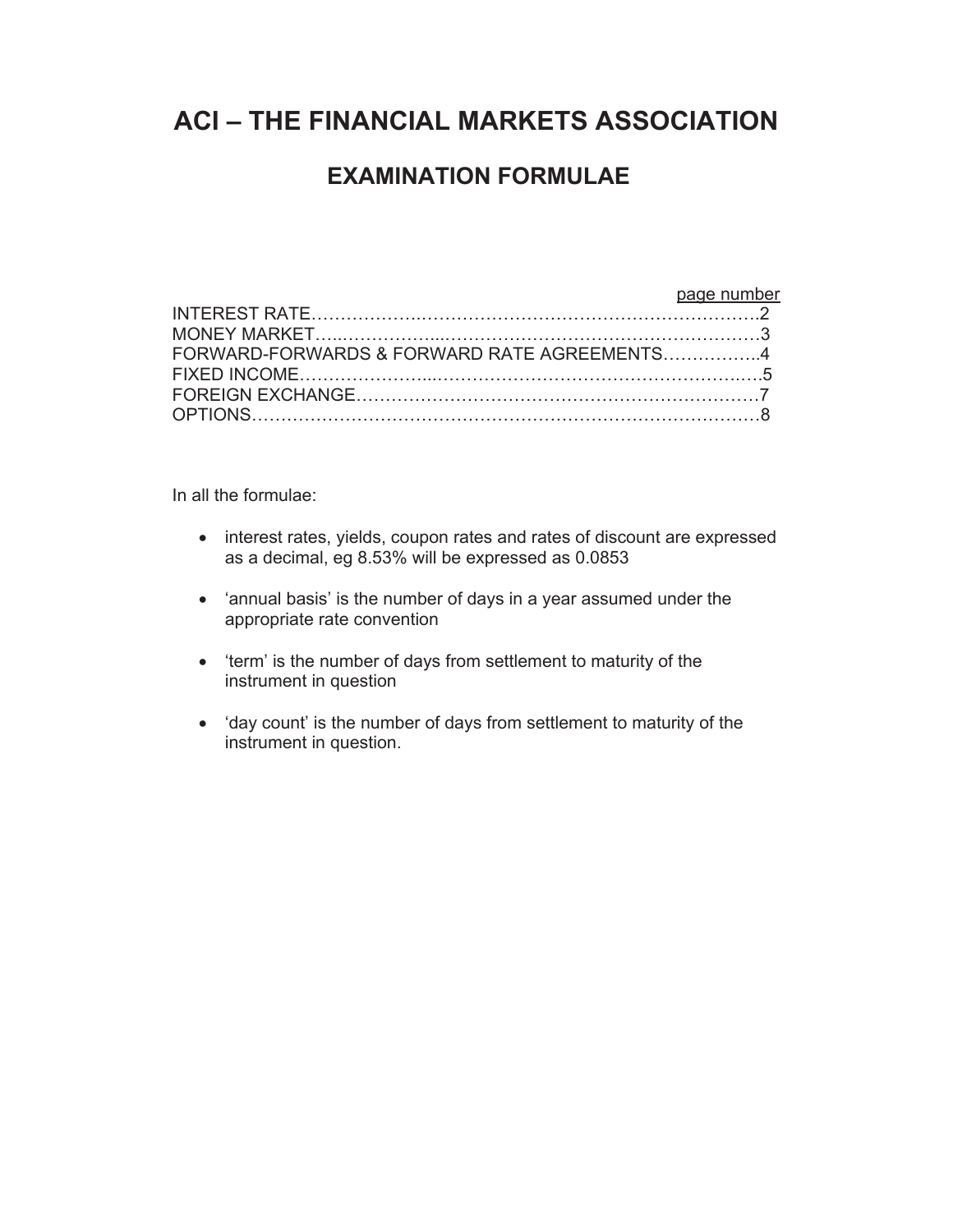# **INTEREST RATE CONVERSIONS**

Converting between bond basis and money market basis (Act/360)

 $\mathsf{rate}_\mathsf{bond \, basis} = \mathsf{rate}_\mathsf{money}$  market basis  $\frac{365}{360}$ 

 $\mathsf{rate}_\mathsf{money}$  market basis  $\; =$   $\mathsf{rate}_\mathsf{bond}$  basis  $\; \frac{360}{365}$ 

Converting between annually and semi-annually compounding frequencies



*The formulae for converting between annually and semi-annually compounded rate apply only to rates quoted on a bond basis, not a money market basis.*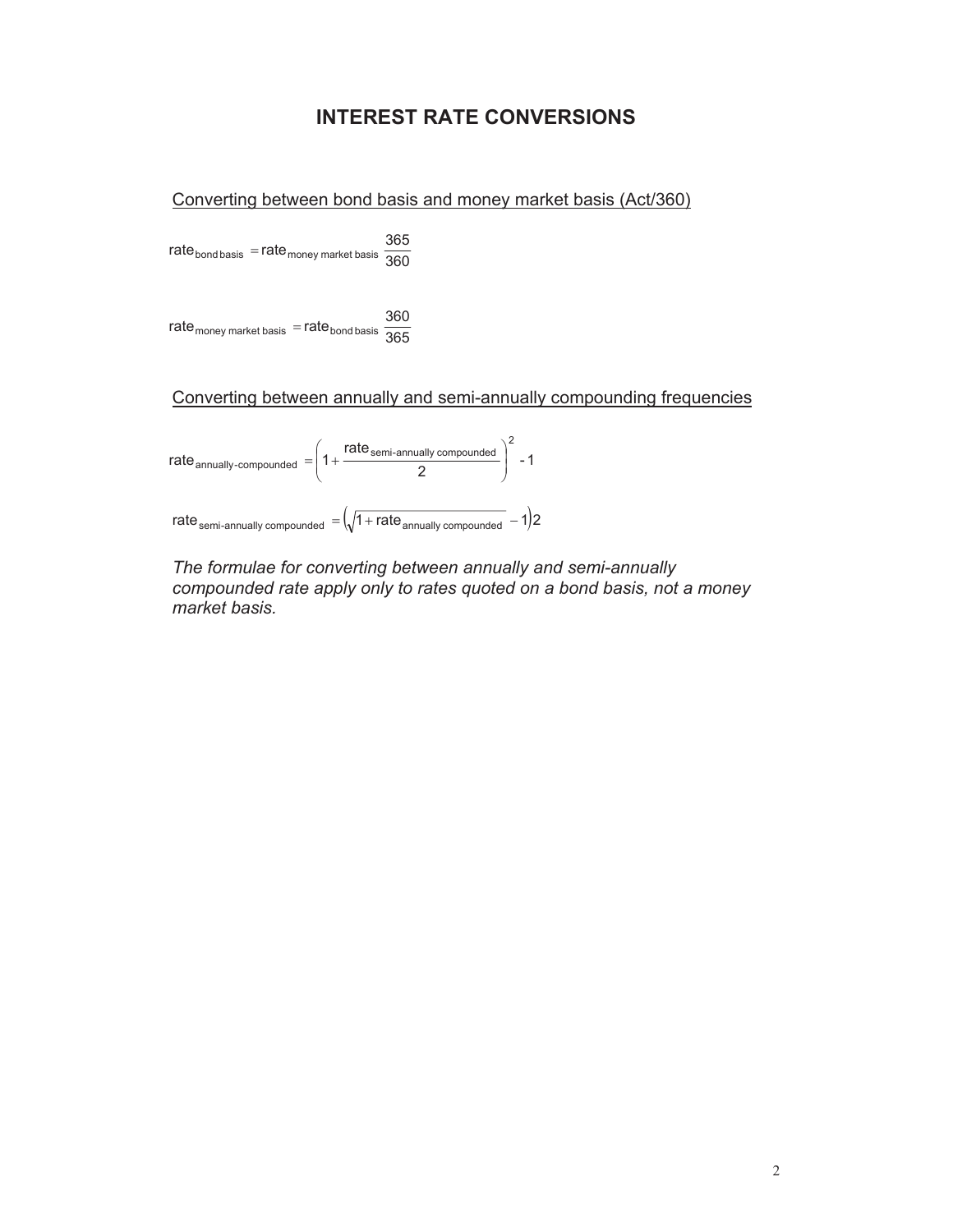# **MONEY MARKET**

#### Certificates of deposit

proceeds at maturity = face value  $(1 + \frac{\text{coupon x term}}{\text{coupon x}})$ annual basis

 $1 + \frac{yield \times day \text{ count}}{annual \text{ basis}}$ secondary market proceeds =  $\frac{\text{proceeds at maturity}}{\text{procent}}$  $^{+}$  $=$ 

Discount-paying instruments quoted as a true yield

 $1 + \frac{\text{yield } x \text{ day count}}{\text{annual basis}}$ face value<br>
secondary market proceeds = <u>exists relative</u>  $^{+}$  $=$ 

#### Discount-paying instruments quoted as a rate of discount

discount amount = face value rate of discount x day count<br>annual basis

 $\frac{1}{2}$ ¹  $\left( 1 - \frac{\text{rate of discount x day count}}{1 - \frac{\text{rate of time}}{1 - \text{rate}}}\right)$  $\backslash$  $\text{secondary market proceeds} = \text{face value} \bigg( 1 - \frac{\text{rate of discount x day count}}{\text{annual basis}}$ 

annual basis 1 - rate of discount x day count true yield  $=\frac{\text{rate of discount}}{\text{rate of discount with about } \frac{1}{2}}$ 

#### Forward price of sell/buy-back

forward price  $=$   $\frac{\text{(repurchase price - accrued interest on collateral at termination)}}{100}$ nominal price of collateral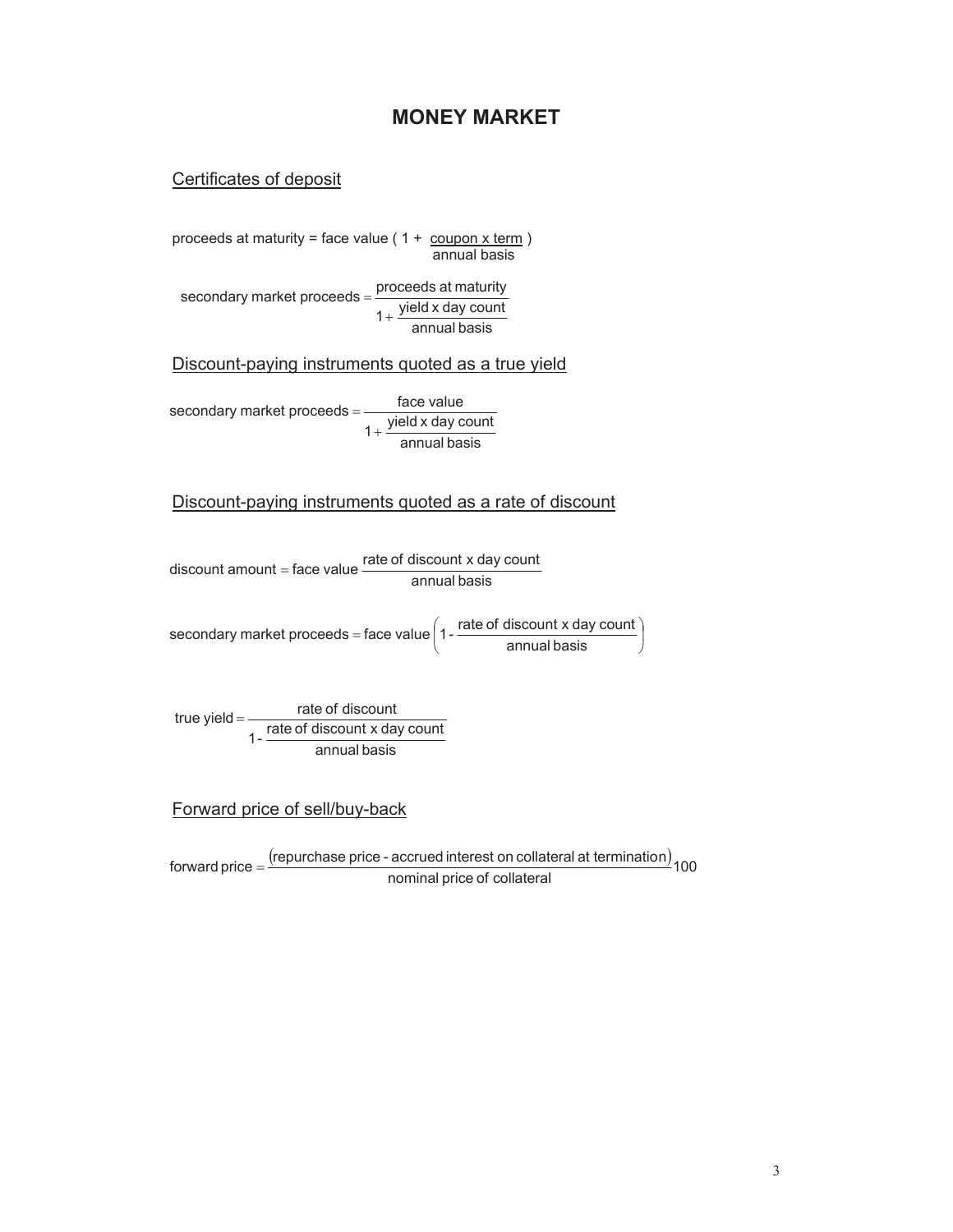# **FORWARD-FORWARDS & FORWARD RATE AGREEMENTS**

#### forward - forward rate  $=$ interest rate long period x day count long period  $1 +$ annual basis annual basis interest rate short period x day count short period day count forward-forward period  $1 + \frac{1}{2}$ annual basis (FRA rate - settlement rate) x d ay count

annual basis FRA settlement amount = notional principal amount  $1 + \frac{\text{setlement rate} \times \text{day count}}{1 + \text{set} \times \text{set}}$ annual basis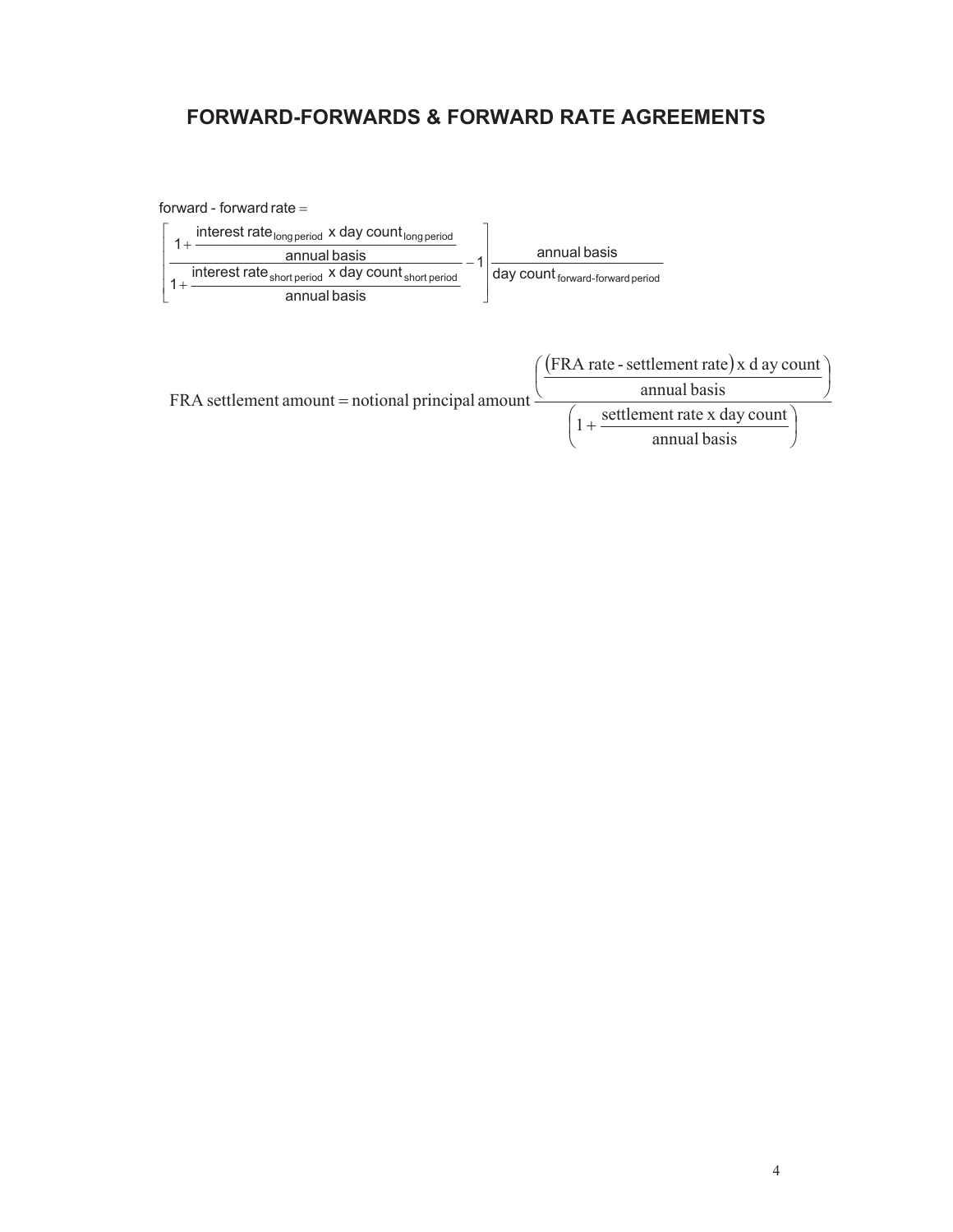# **FIXED INCOME**

#### Clean and dirty price of bond with annual coupons on coupon date



#### Dirty price of bond with annual coupons

dirty price

| first cashflow                                                    | second cashflow                                                                   | n <sup>th</sup> cashflow                                       |  |
|-------------------------------------------------------------------|-----------------------------------------------------------------------------------|----------------------------------------------------------------|--|
| days to next coupon<br>$(1 +$ yield) <sup>-</sup><br>annual basis | days to next coupon<br>$(1 + yield)^{1 + \frac{2(1 + 1)(1 + 1)}{2}}$ annual basis | days to next coupon<br>$(1 + yield)^{(n-1)+1}$<br>annual basis |  |

#### Duration at issue or on a coupon date

Macaulay Duration

 $\mathbf{r}$  $\overline{\phantom{a}}$ 

¬

 $\mid$  (present value of first coupon amount x time to first coupon)  $+$  $\overline{\phantom{a}}$ 

(present value of second coupon amount  $x$  time to second coupon)  $+ \dots$ 

 $+$ (present value of (last coupon amount  $+$  nominal amount) ${\sf x}$  time to last coupon) $\rfloor$ »

net present value of bond



»  $\overline{\phantom{a}}$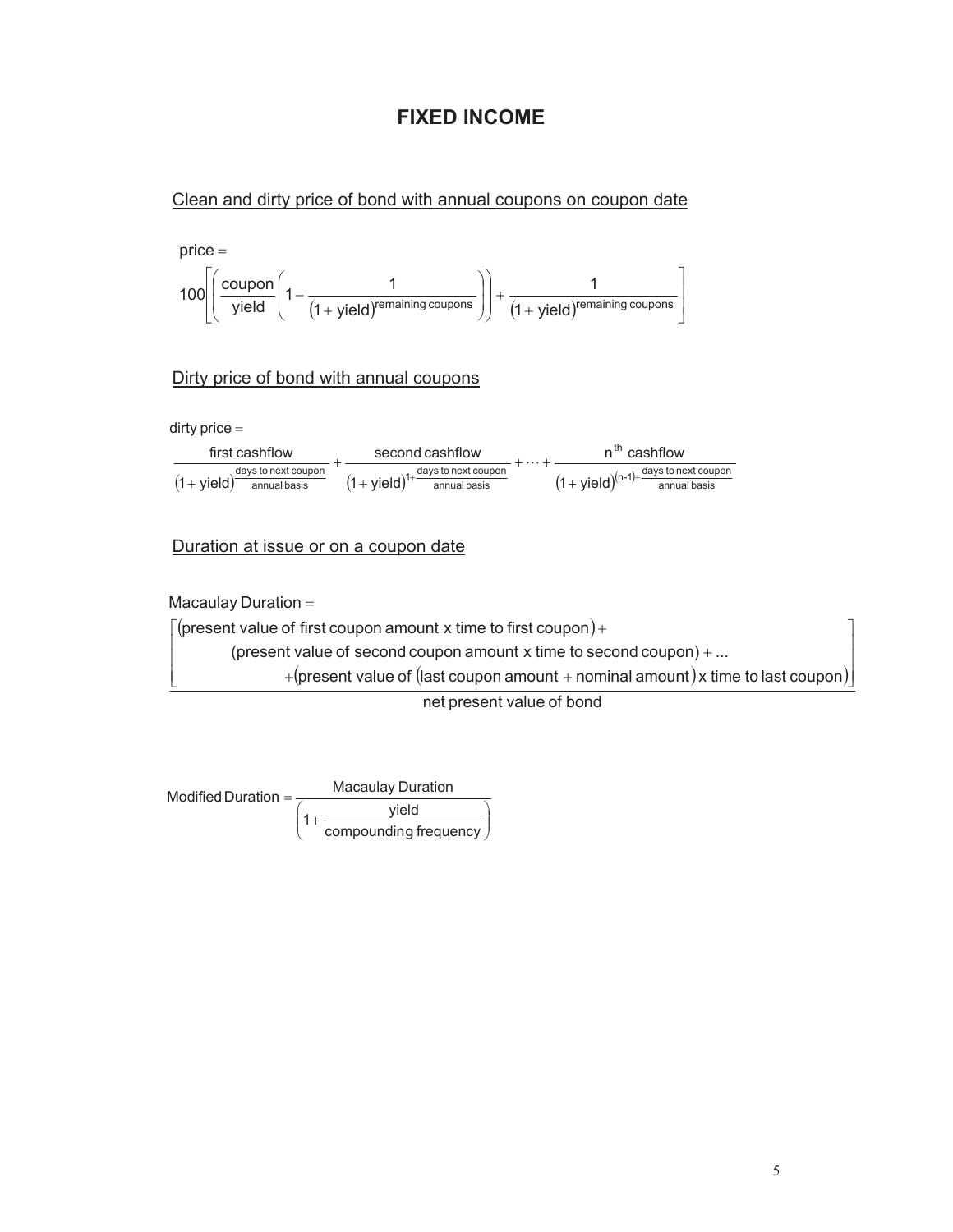### Calculating zero-coupon yield from an annual yield-to-maturity (bootstrapping)

zero - coupon yield for n - year term

|  |                                                                             | final coupon amount $+$ nominal amount |  | 1100 |
|--|-----------------------------------------------------------------------------|----------------------------------------|--|------|
|  | $\hat{\mathbf{y}}$ implied present value of final coupon and nominal amount |                                        |  |      |

The implied present value of the final coupon and nominal amount is calculated by subtracting from the net present value of the bond the sum of the present values of all coupons except the final one, where each present value is calculated using the appropriate zero-coupon yield.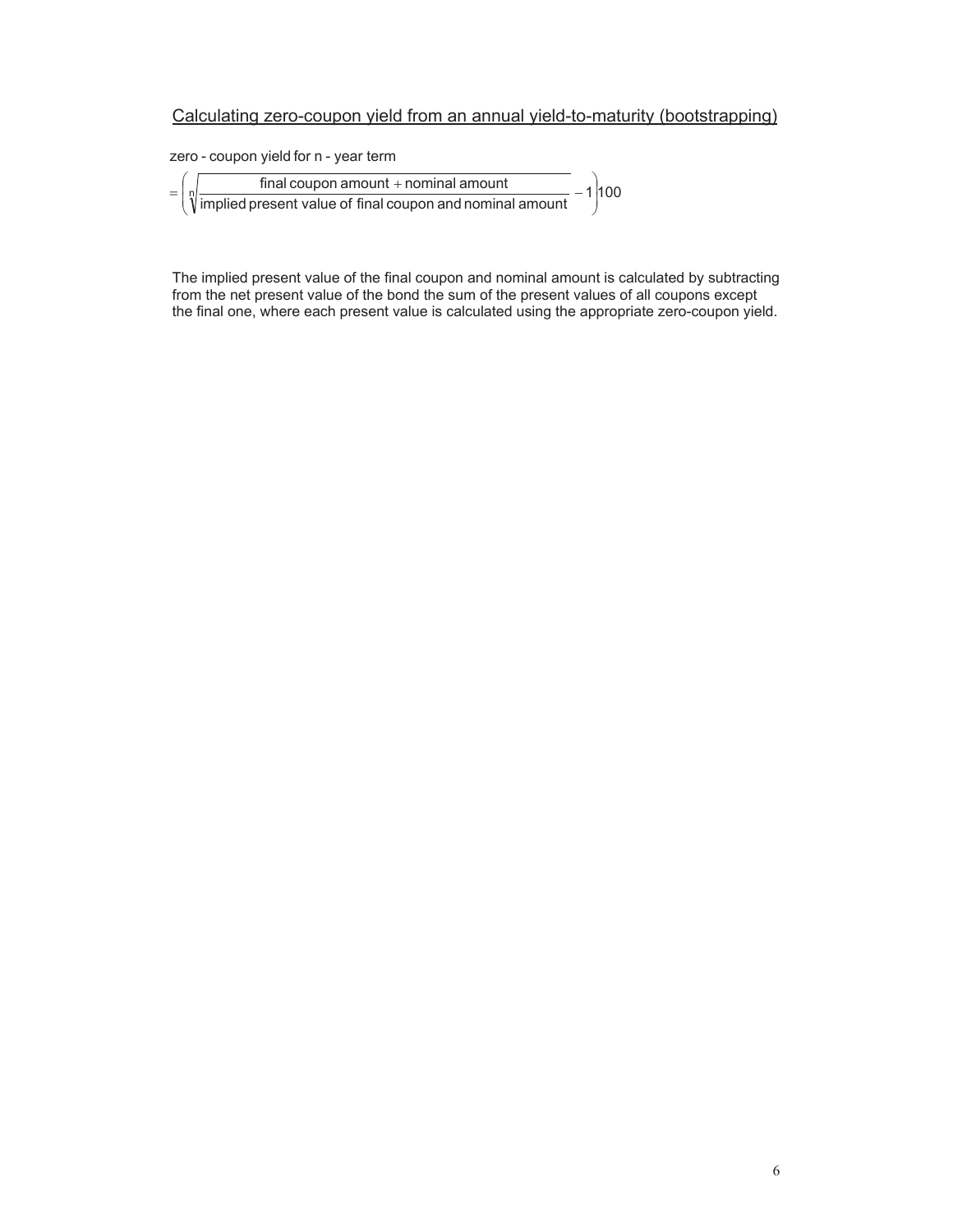# **FOREIGN EXCHANGE**

## Forward FX rate

1+  $\frac{\text{interest rate}}{\text{current}}$  interest rate  $\frac{\text{quoted current}}{\text{current}}$ annual basis <sub>quoted</sub> currency  $1 + \frac{\text{interest rate}_{\text{base currency}} \times \text{day count}}{2\pi\sqrt{3}}$ forward rate = spot rate annual basis base currency

## Covered interest arbitrage

synthetic quoted currency interest rate =

$$
\left[\left(\left(1+\frac{\text{interest rate}_{\text{base currency}} \times \text{day count}}{\text{annual basis}_{\text{base currency}}}\right)\frac{\text{forward rate}}{\text{spot rate}}\right)-1\right]\frac{\text{annual basis}_{\text{quoted currency}}}{\text{day count}}
$$

synthetic base currency interest rate =

$$
\left[\left(\left(1+\frac{\text{interest rate}_{\text{quoted currency}} \times \text{day count}}{\text{annual basis}_{\text{quoted currency}}}\right)\frac{\text{spot rate}}{\text{forward rate}}\right)-1\right] \frac{\text{annual basis}_{\text{base currency}}}{\text{day count}}
$$